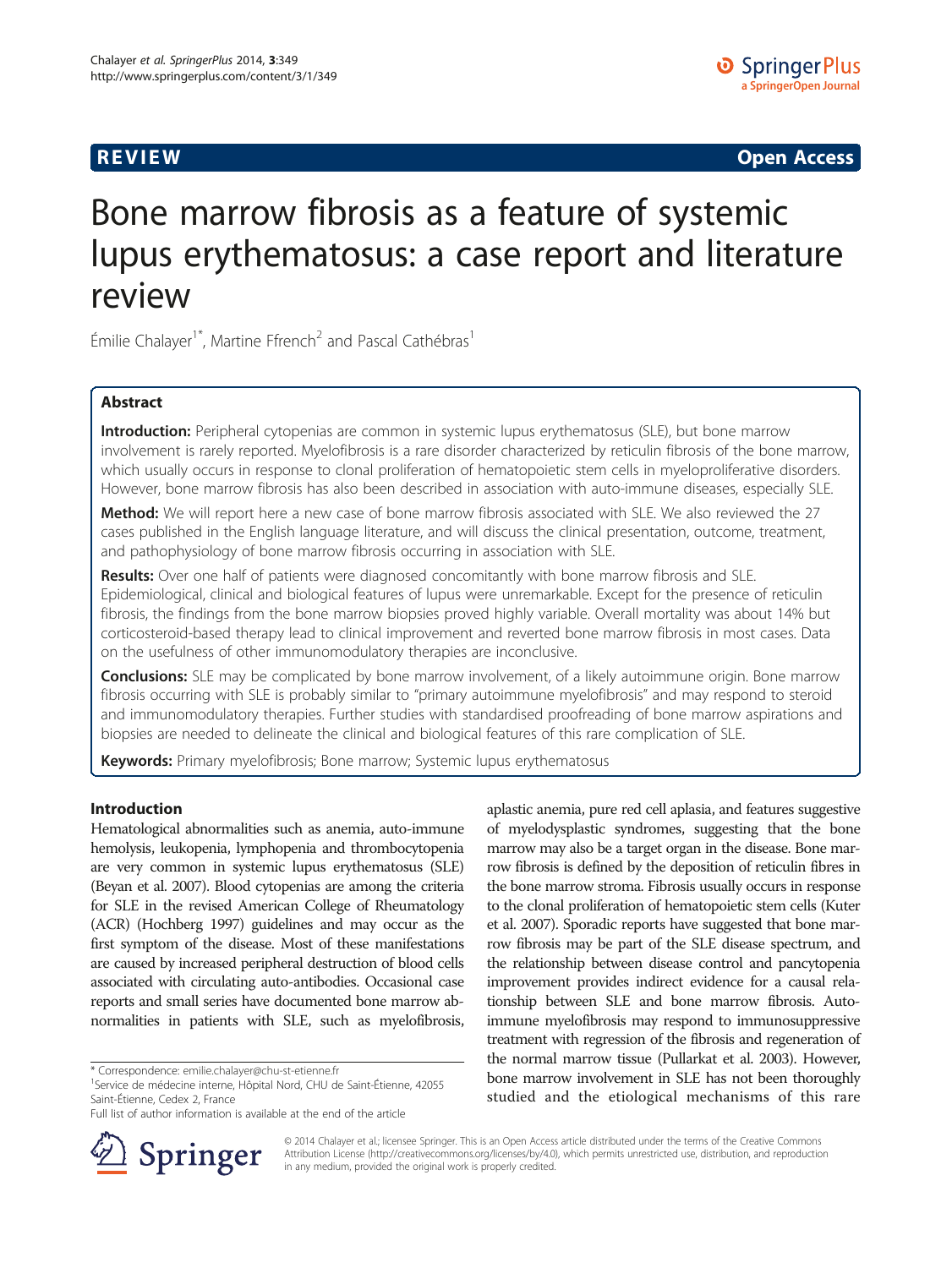complication remain unclear. We report here a case of bone marrow fibrosis associated with SLE. In order to improve the knowledge on this rare but serious complication of SLE, we have also reviewed all previously published cases.

#### Case report

A 17 year-old woman with a history of polyarthralgias and photosentivity was referred to the hospital in 1999 for the evaluation of a Raynaud's phenomenon. Clinical examination revealed no anomaly. She presented with neutropenia (leukocyte count  $2.4 \times 10^9$ /l with  $1.1 \times 10^9$ /l neutrophil granulocytes and  $0.74 \times 10^9$ /l lymphocytes) without anemia or thrombocytopenia. Antinuclear antibodies were present (>1/1280 with a speckled fluorescence pattern). Anti-DNA antibodies were absent. Anti-U1-RNP and anti-SSA antibodies were positive. Three years later (2002), she was admitted to the hospital because of atypical eating disorder and psychotic behaviour. No evidence for neuropsychiatric lupus was found despite an extensive work-up. The patient was diagnosed with schizophrenia and treated with olanzapine. Nine years later (2011), she was referred to the hospital for fatigue, fever and pancytopenia. With the exception of extreme paleness, clinical examination was unremarkable. Her weight is normal. Laboratory findings on admission showed the following values: leukocyte count  $0.48 \times 10^9$ /l with  $0.28 \times 10^9$ /l neutrophil granulocytes and  $0.08 \times 10^9$ /l lymphocytes, hemoglobin 2.9 g/dl, platelet count  $15 \times 10^9$ /l and reticulocyte count  $3 \times 10^9$ /l, low-normal level of folate, normal levels of vitamin B12 and ferritin. Anti-SSA, anti-RNP 70 and anti-U1-RNP antibodies were positive. The anti-DNA antibody titer was 76 UI/ml in ELISA [normal range < 10]. Direct Coombs' test was negative. C3, C4, and CH50 were respectively 1.18 g/l [normal range: 0.79–1.52], 0.12 g/l [normal range: 0.2–0.51] and 120%. Abdominal ultrasonography showed limit homogen splenomegaly (around 12 cm). Tear drop cells or leukoerythroblastic blood smear were not noted. Two attempts to aspirate bone marrow at different sites were unsuccessful and yielded only dry taps. Bone marrow biopsy showed hypercellular marrow (cellularity: 80%) with focal lymphocytic infiltration, dysmyelopoiesis, erythrophagocytosis and grade 1–2 fibrosis. JAK-2, MPL W515L/K, and calreticulin mutations were not screen. A diagnosis of SLE with bone marrow involvement was retained. High dose methylprednisolone (500 mg/d) was given for 3 days. Then hydroxychloroquine and prednisone (1 mg/kg) were started, in addition to supportive care with blood transfusion and antibiotics. However, the patient remained pancytopenic. Intravenous immune globulins (30 g/d) were given for 4 days with remarkable improvement. Hemoglobin level after 2 months was 11.8 g/dl, platelet count was  $175 \times 10^9$ /l and leucocyte count was  $3.27 \times 10^9$ /l with  $2.32 \times 10^9$ /l

neutrophil granulocytes and  $0.49 \times 10^9$ /l lymphocytes. Prednisone was continued for 17 months and gradually tapered. The patient did not experience change in her mental status during the course of steroid treatment. She remains in good physical health and still takes hydroxychloroquine and olanzapine.

## Review of published cases

#### Method

An electronic search of the literature was performed via MEDLINE by crossing the key words "systemic lupus erythematosus" AND ["bone marrow fibrosis" OR "myelofibrosis"]. We then examined additional references from the retrieved articles. The study period ran from January 1975 through December 2013. Only papers written in English were reviewed.

#### Results

#### Clinical presentation (Table [1\)](#page-2-0)

Of the 27 cases retrieved from the English language literature and our case, 3 were males and 25 females, giving a ratio of 1:9. The age range was 12 to 70 years with a mean of 36 years and a median of 29 years. Fifteen patients received a concomitant diagnosis of SLE and bone marrow fibrosis, and 13 patients who had been previously diagnosed with SLE subsequently developed bone marrow fibrosis. In these 13 cases, the onset of bone marrow fibrosis varied from 8 months to 13 years after SLE diagnosis, with a mean of 5 years. Seven of these patients were under corticosteroids at the time of the hematological complication, two patients were under hydroxychloroquine, one had discontinued azathioprine at least 4 months before (Kiss et al. [2000\)](#page-8-0) and one had started azathioprine two weeks before, but 4 weeks after discontinuing the drug no improvement had been observed (Vora et al. [1998](#page-9-0)). In patients with previously diagnosed SLE, symptoms attributed to the disease before bone marrow fibrosis occurred were rheumatologic symptoms (11/13), muco-cutaneous symptoms (8/13), renal involvement  $(3/13)$ , serositis  $(3/13)$ , and seizures  $(1/13)$ . For all 28 patients, at the time of admission for cytopenias subsequently attributed to bone marrow fibrosis, the physical findings suggestive of SLE were rheumatologic symptoms (8/28), renal involvement (7/28), serositis (6/28) and muco-cutaneous symptoms (4/28). Splenomegaly was found in 11/26 patients (2 patients had undergone splenectomy due to immune thrombocytopenia), hepatomegaly in 11 patients, and lymph node enlargement or small diffuse lymph nodes in 6 patients. The other major symptoms reported were fever (17/28) and bleeding (15/28). Previous hematological history was often unclear, but at least 2 patients had been diagnosed with immune thrombocytopenia before the diagnosis of bone marrow fibrosis.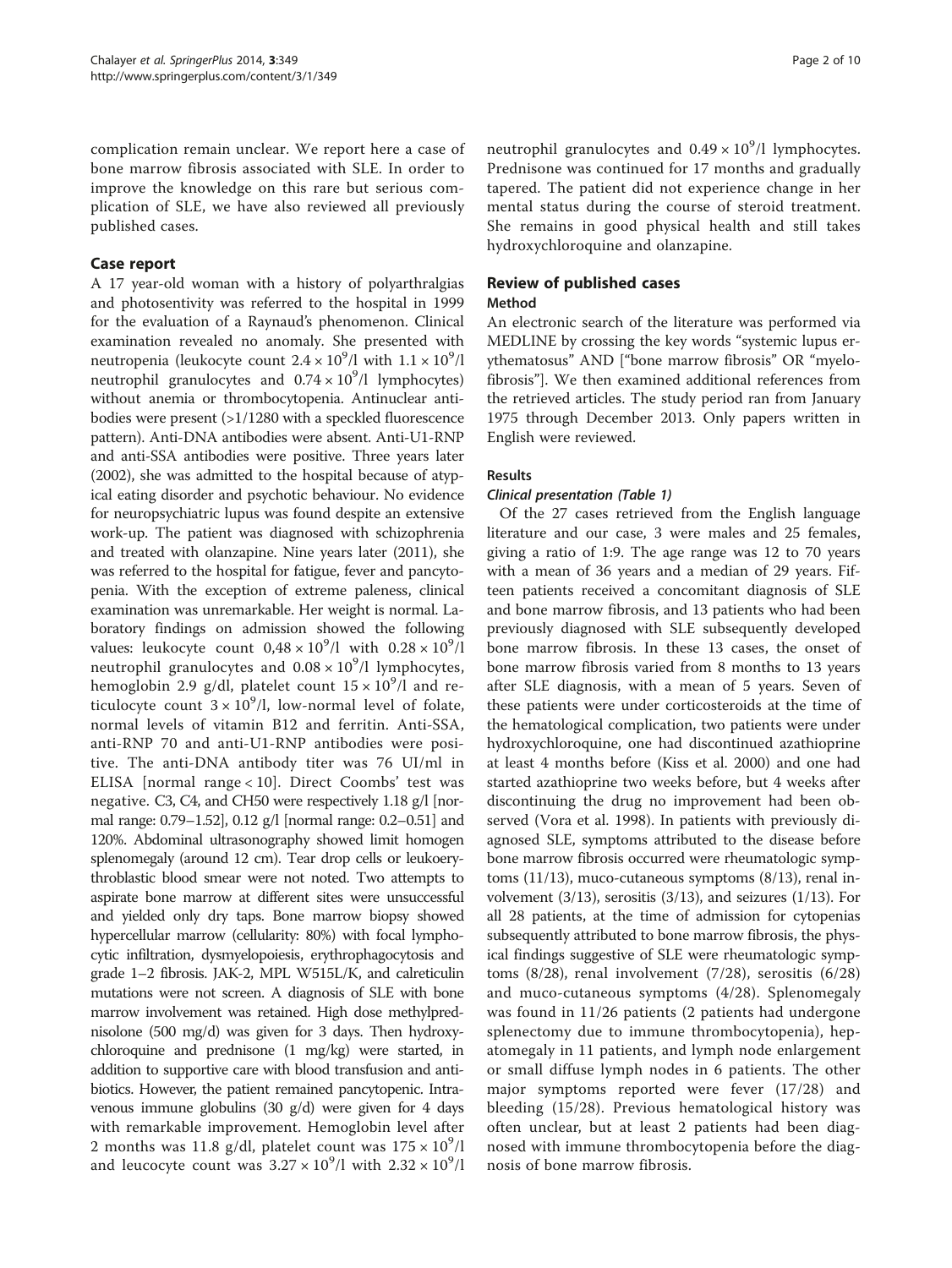#### <span id="page-2-0"></span>Table 1 Clinical presentation

| N <sup>ref</sup>                              | Age (yrs) | M/F<br>PD SLE SLE symptoms and signs |                          |                                                                                                                                                 | Associed symptoms and signs                                    |        | LNE HMG SMG |                 |
|-----------------------------------------------|-----------|--------------------------------------|--------------------------|-------------------------------------------------------------------------------------------------------------------------------------------------|----------------------------------------------------------------|--------|-------------|-----------------|
| 1 (Sarkar et al. 2009)                        | 45        | M                                    |                          | Pleural effusion                                                                                                                                | Fever, melena, epistaxis                                       |        |             |                 |
| 2 (Sacre et al. 2009)                         | 44        | F                                    | $^{+}$                   | Diffuse alopecia, arthritis                                                                                                                     |                                                                |        |             |                 |
| 3 (Pillai et al. 2009)                        | 40        | F                                    | ä,                       | Proteinuria, pleural and pericardial<br>effusion, ascites                                                                                       | Fever                                                          |        | $+$         |                 |
| 4 (Aziz et al. 2004)                          | 22        | F                                    | $\overline{\phantom{a}}$ | Membranous nephropathy                                                                                                                          | Fever, epistaxis                                               |        | $^{+}$      | $+$             |
| 5 (Kiss et al. 2000)                          | 18        | F                                    | $^{+}$                   | Alopecia, facial erythema, arthritis                                                                                                            | Fever, weight loss, myositis                                   |        |             |                 |
| 6 (Durupt et al. 2000)                        | 29        | F                                    | $^{+}$                   | Polyarthritis, mesangial<br>glomerulonephritis                                                                                                  | Fever, hematuria                                               |        |             |                 |
| 7 (Vora et al. 1998)                          | 22        | F                                    | $^{+}$                   | Membranous nephropathy, seizures                                                                                                                | Severe recurrent posterior scleritis                           |        |             | $^{+}$          |
| 8 (Aharon et al. 1997;<br>Amital et al. 2003) | 54        | F                                    | $\overline{\phantom{a}}$ | Arthralgias, pleural effusion                                                                                                                   | Fever, weight loss, abdominal pain                             |        | $+$         | $+$             |
| 9 (Agarwal et al. 1995)                       | 12        | F                                    | $^{+}$                   | <b>NS</b>                                                                                                                                       | Fever, petechias                                               |        |             |                 |
| 10 (Ramakrishna et al.<br>1995)               | 18        | F                                    | $\overline{a}$           | Alopecia, arthralgias, Evans' syndrome                                                                                                          | Fever, weight loss, menorrhagia,<br>headaches                  |        |             |                 |
| 11 (Paquette et al. 1994)                     | 68        | Μ                                    | $\overline{a}$           | Pleural effusion, oral ulcers                                                                                                                   |                                                                |        |             |                 |
| 12 (Paquette et al. 1994)                     | 27        | F                                    |                          | <b>NS</b>                                                                                                                                       | Epistaxis, hematuria, gingival bleeding,<br>petechias          | $^{+}$ |             | $^{+}$          |
| 13 (Paquette et al. 1994)                     | 23        | F                                    | $^{+}$                   | Photosensitivity, alopecia, malar rash,<br>Gingival bleeding, retinal lesion<br>pharyngeal ulcerations, arthritis, oral<br>ulcers               |                                                                |        | $+$         | $+$             |
| 14 (Paquette et al. 1994)                     | 56        | F                                    | $^{+}$                   | Alopecia, arthritis                                                                                                                             | Cutaneous vasculitis                                           |        |             |                 |
| 15 (Paquette et al. 1994)                     | 18        | F                                    | ä,                       | <b>NS</b>                                                                                                                                       | Fever, menorrhagia, epistaxis, gingival<br>bleeding, petechias |        | $^{+}$      | $\! + \!\!\!\!$ |
| 16 (Paquette et al. 1994)                     | 70        | F                                    | $\overline{\phantom{a}}$ | Arthritis, pleural effusion                                                                                                                     | Fever, weight loss, hematemesis                                |        |             |                 |
| 17 (Paquette et al. 1994)                     | 62        | F                                    | $\overline{\phantom{a}}$ | Psychosis                                                                                                                                       | Fever, weight loss, panniculitis                               |        | $^+$        | $^{+}$          |
| 18 (Paquette et al. 1994)                     | 69        | F                                    | $^{+}$                   | Arthritis, immune thrombocytopenia                                                                                                              | Petechias                                                      |        | $+$         | S               |
| 19 (Hirose et al. 1993)                       | 54        | F                                    | $^{+}$                   | Oral ulcers, polyarthralgias                                                                                                                    | Fever, weight loss                                             |        |             |                 |
| 20 (Borba et al. 1993)                        | 39        | F                                    | $^{+}$                   | Malar rash, photosentivity, alopecia,<br>Raynaud's, arthritis, pericarditis,<br>pleural effusion                                                | Fever                                                          |        |             |                 |
| 21 (Foley-Nolan et al.<br>1992)               | 20        | F                                    |                          | Arthralgias                                                                                                                                     |                                                                |        |             |                 |
| 22 (Inoue et al. 1992)                        | 24        | F                                    |                          | Proteinuria                                                                                                                                     | Fever, purpura                                                 |        |             |                 |
| 23 (Matsouka et al. 1989)                     | 60        | F                                    |                          | Proteinuria, immune<br>thrombocytopenia                                                                                                         | Fever, weight loss, petechias and<br>ecchymoses                |        | $^{+}$      | S               |
| 24 (el Mouzan et al. 1988)                    | 13        | F                                    |                          | Arthritis                                                                                                                                       | Fever, anorexia, petechias and<br>ecchymoses                   |        |             |                 |
| 25 (Kaelin and Spivak<br>1986)                | 27        | F                                    | $^{+}$                   | Hyperpigmented skin rash,<br>polyarthralgias                                                                                                    | Ecchymoses, epistaxis, melena, gingival<br>bleeding, purpura   |        |             |                 |
| 26 (Nanji and Jetha 1984)                     | 28        | Μ                                    | $^{+}$                   | Erythematous macular lesions, arthritis,<br>deterioration in renal function, pleural<br>and pericardial effusion, ascites                       | Fever                                                          |        | $+$         | $^{+}$          |
| 27 (Daly and Scott 1983)                      | 16        | F                                    |                          | Alopecia, arthritis<br>Weight loss, subcutaneous nodules in<br>hands, retinal exudates, epistaxis, gingival<br>bleeding, purpura and ecchymoses |                                                                |        |             | $+$             |
| Present                                       | 29        | F                                    | $^{+}$                   | Photosensitivity, polyarthralgias and<br>Raynaud's phenomenon                                                                                   | Fever, edema                                                   |        |             | $^{+}$          |

PD: previous diagnosis of SLE, LNE: lymph node enlargement, HMG: hepatomegaly, SMG: splenomegaly, S: splenectomy, NS: not specified.

#### Peripheral hematological abnormalities (Table [2](#page-3-0))

Thirteen of the 28 patients had pancytopenia (anemia: Hb <10 g/dl, leukopenia: WBC <  $4 \times 10^9$ /l, and thrombocytopenia:

platelets <  $150 \times 10^9$ /l), 13/28 had bicytopenia (anemia or/and leukopenia or/and thrombocytopenia), 1/28 had thrombocytopenia and neutropenia without leukopenia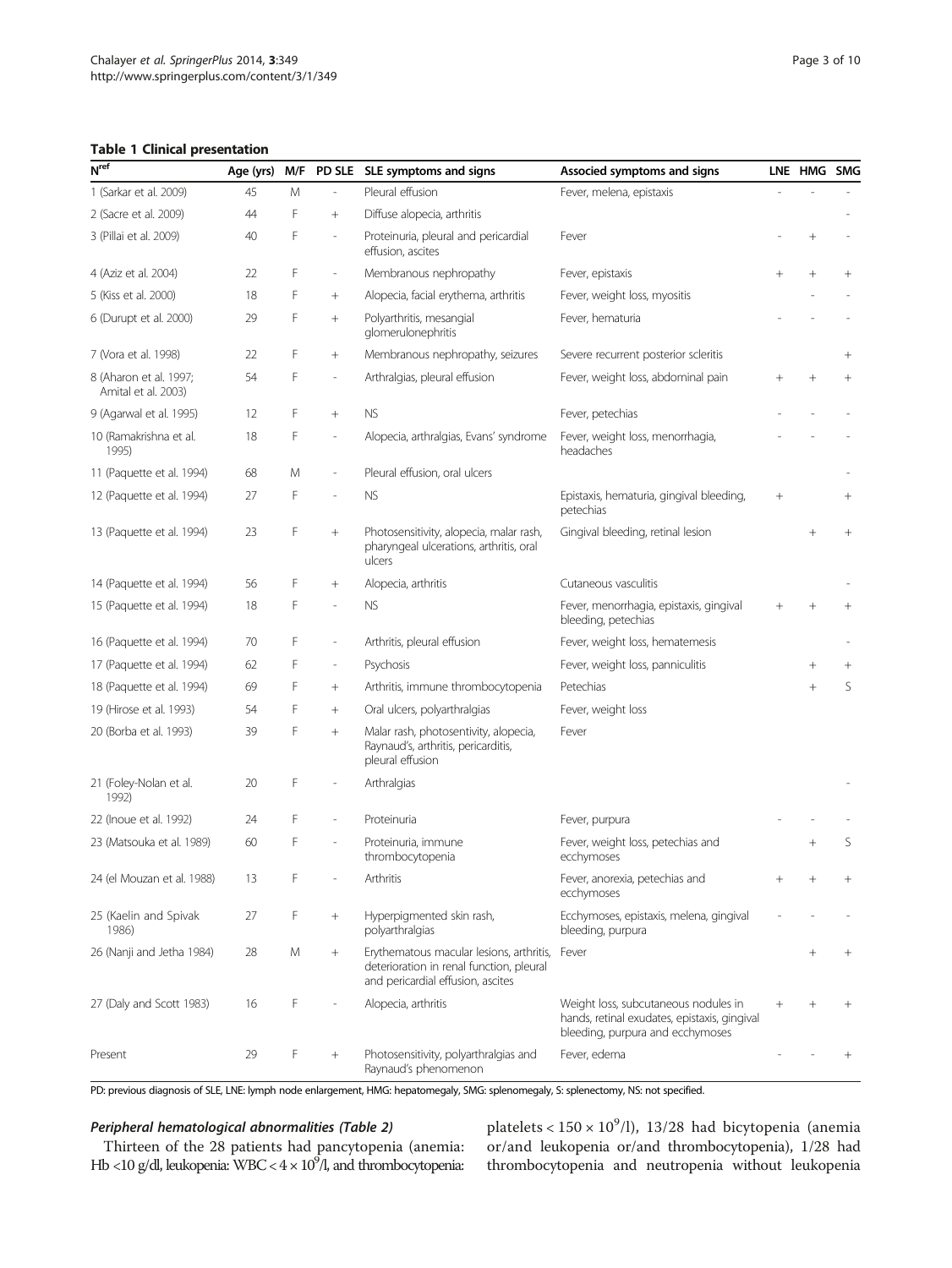### <span id="page-3-0"></span>Table 2 Biology

| N <sup>ref</sup>                              | Age yrs |   |                 |                | M/F Hb g/dl Pl 10 <sup>9</sup> /l WBC 10 <sup>9</sup> /l N 10 <sup>9</sup> /l L 10 <sup>9</sup> /l |                |              | <b>ANA</b> | <b>DNA</b> | other                          |        |        | Co test LC Bone marrow examination                                                                                                                                                                    |
|-----------------------------------------------|---------|---|-----------------|----------------|----------------------------------------------------------------------------------------------------|----------------|--------------|------------|------------|--------------------------------|--------|--------|-------------------------------------------------------------------------------------------------------------------------------------------------------------------------------------------------------|
| 1 (Sarkar et al. 2009)                        | 45      | M | 5.3             | 25             | 2.5                                                                                                | 1.2            | $\mathbf{1}$ | 1/640      | $+$        |                                | $+$    |        | Hypercellular marrow with focal lymphocytic infiltration.                                                                                                                                             |
| 2 (Sacre et al. 2009)                         | 44      | E | $7\overline{ }$ | 65             |                                                                                                    |                |              | high       | $^{+}$     |                                |        |        | Hypercellularity with marked reticulin fibrosis.                                                                                                                                                      |
| 3 (Pillai et al. 2009)                        | 40      | F | 10.6            | 25             |                                                                                                    | $\overline{0}$ |              | 1/320      |            |                                | $\! +$ | $+$    | Hypercellular with increased megakaryocytes<br>and reticulin (grade 3).                                                                                                                               |
| 4 (Aziz et al. 2004)                          | 22      | E | 6.2             | 18             | 1.2                                                                                                |                |              | 1/160      |            |                                |        | $+$    | Hypercellularity with an increased number of<br>megakaryocytes. Silver stain showed increased<br>reticulin fibrosis and the presence of patchy<br>areas of collagenized marrow.                       |
| 5 (Kiss et al. 2000)                          | 18      |   | 4.2             | 28             | 0.9                                                                                                |                |              | high       |            | aCL                            |        |        | Significant increase in the amount of reticulin<br>fibres (40%, Beumaister 3-4), hypocellularity of<br>the myeloid components and massive<br>lymphocytic infiltration.                                |
| 6 (Durupt et al. 2000)                        | 29      |   | 9.4             | 102            | 1.1                                                                                                | 0.6            | 0.3          | 1/1120     | $+$        |                                |        |        | All normal hematopoietic elements with a small<br>increase in mature megakaryocytes and marked<br>inflammatory medullar reaction with plasmocytosis,<br>systematized increase in reticulin (grade 1). |
| 7 (Vora et al. 1998)                          | 22      | F | 9               | 60             | $\overline{4}$                                                                                     |                |              | 1/1000     |            |                                |        |        | Marked osteomyelosclerosis with severe fibrosis<br>of the marrow spaces and near-total effacement<br>of normal hematopoiesis.                                                                         |
| 8 (Aharon et al. 1997;<br>Amital et al. 2003) | 54      |   | 5.1             | 96             | 3.1                                                                                                | 2.2            | 0.6          | high       | $^{+}$     | aCL, anti-histone,<br>anti-SSA |        | $+$    | Focal hypercellularity, many reticulin and collagen<br>fibers, normal appearance of the red cell and white<br>cell lines, mild megakaryocytosis with few mildly<br>abnormal megakaryocytes.           |
| 9 (Agarwal et al. 1995)                       | 12      | E | 9.6             | $\overline{4}$ | 4.7                                                                                                | 0.7            | 3.3          | 1/40       |            |                                |        |        | Extremely hypocellular marrow with<br>residual patches of hematopoietic cells. Reticulin<br>stain showed a marked increase in fine fibrosis,<br>which was diffuse grade 3.                            |
| 10 (Ramakrishna et al. 1995)                  | 18      | F | 5.4             | 30             | 6                                                                                                  |                |              | 1/2560     | $+$        | LA, aCL,<br>antiplatelet       | $^{+}$ | $^{+}$ | Markedly hypercellular marrow with erythroid<br>hyperplasia, plentiful megakaryocytes and<br>markedly increased reticulin.                                                                            |
| 11 (Paquette et al. 1994)                     | 68      | M | 5.7             | 222            | 3.5                                                                                                |                |              | 1/5280     |            |                                |        | $+$    | Hypercellular, increased stroma and reticulin<br>fibrosis.                                                                                                                                            |
| 12 (Paquette et al. 1994)                     | 27      | E | 5               | $\overline{1}$ | 5.9                                                                                                |                |              | 1/80       |            |                                | $\, +$ |        | Fibrosis with megakaryocyte clustering.                                                                                                                                                               |
| 13 (Paquette et al. 1994)                     | 23      | E | 9.5             | 55             | 4.2                                                                                                |                |              | high       |            |                                |        |        | Fibrosis, open sinusoids, megakaryocyte clusters.                                                                                                                                                     |
| 14 (Paquette et al. 1994)                     | 56      | F | 9.7             | 76             | 5.4                                                                                                |                |              | high       |            |                                |        | $^{+}$ | Erythroid hyperplasia, increased megakaryocytes,<br>fibroblast proliferation, reticulin fibrosis.                                                                                                     |
| 15 (Paquette et al. 1994)                     | 18      | E | 2.7             | $\overline{4}$ | 7.7                                                                                                |                |              | high       | $+$        |                                | $^{+}$ | $^{+}$ | Bone marrow fibrosis, hypercellular marrow,<br>increased megakaryocytes with clustering.                                                                                                              |
| 16 (Paquette et al. 1994)                     | 70      | E | 4.2             | 20             | 3.8                                                                                                |                |              | high       |            |                                | $^{+}$ | $+$    | Advanced bone marrow fibrosis, hypocellular<br>marrow, predominance of megakaryocytes.                                                                                                                |
| 17 (Paquette et al. 1994)                     | 62      |   | 9.3             | 35             | 3                                                                                                  |                |              | high       |            |                                |        | $+$    | Advanced bone marrow fibrosis, marked<br>osteosclerosis.                                                                                                                                              |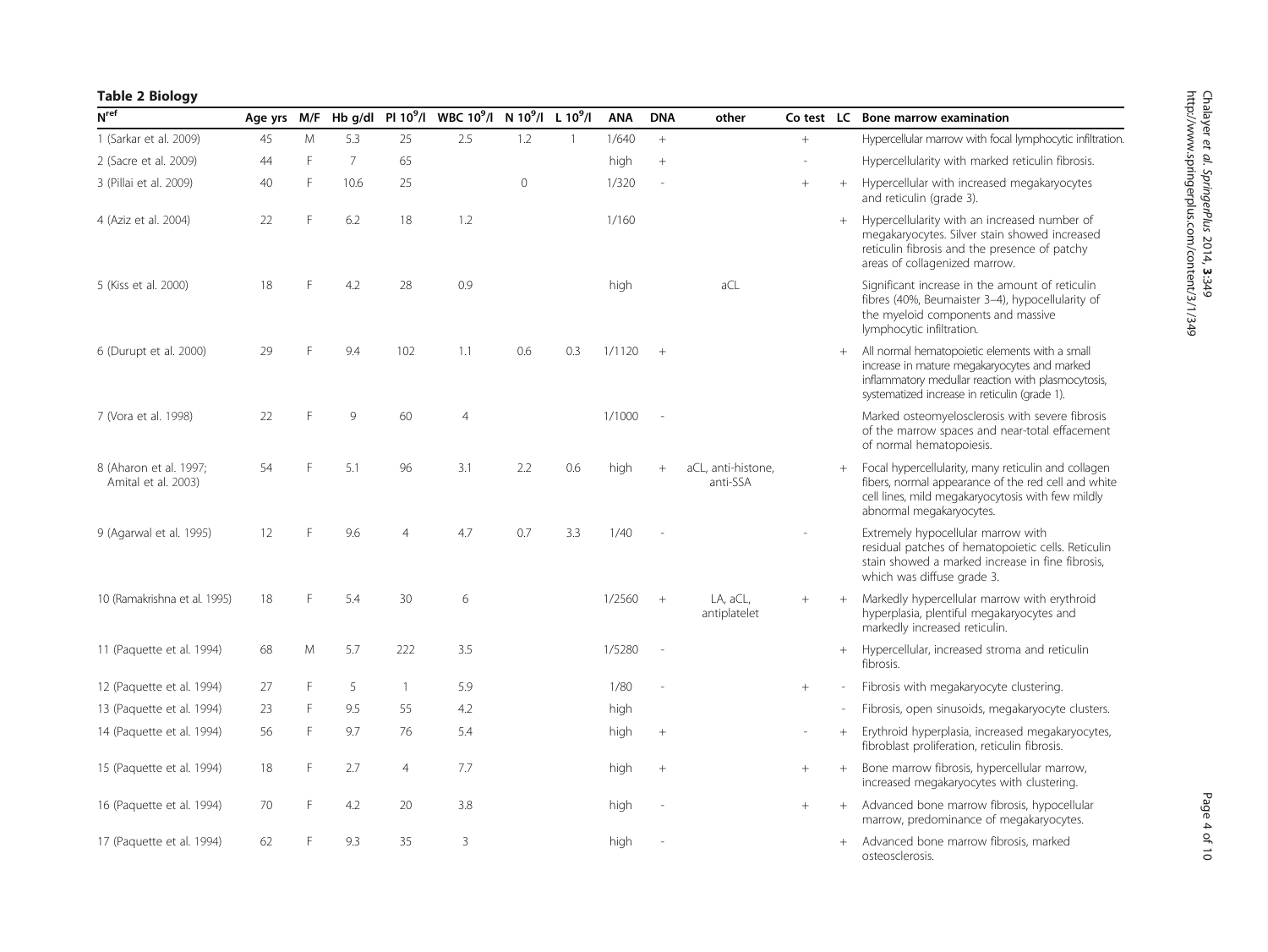| 18 (Paquette et al. 1994)    | 69 |   | 6.8  | 39  | 6.8  |      |      | high   |                |                                  |        |        | Hypercellular with increased, clustering<br>megakaryocytes; stroma moderately<br>increased by accumulation of fibrillar<br>reticulin.                                                                         |
|------------------------------|----|---|------|-----|------|------|------|--------|----------------|----------------------------------|--------|--------|---------------------------------------------------------------------------------------------------------------------------------------------------------------------------------------------------------------|
| 19 (Hirose et al. 1993)      | 54 |   | 6.9  | 17  | 1.7  |      |      | 1/320  |                | aCL, LA                          |        | $+$    | Marked marrow fibrosis with reduced numbers<br>of erythroid precursors and normal proliferation<br>of both megakaryocytes and myeloid series,<br>the reticulin content was increased.                         |
| 20 (Borba et al. 1993)       | 39 |   | 9.7  | 341 | 2.4  | 0.9  |      | 1/200  |                | anti-neutrophil                  | $+$    | $+$    | All normal hematopoeitic elements with<br>localised fibrosis, reticulin was moderately<br>increased.                                                                                                          |
| 21 (Foley-Nolan et al. 1992) | 20 | F | 10.5 | 45  | 4.5  | 1.3  | 1.9  | 1/800  |                |                                  | $^{+}$ | $+$    | Hypercellular with a marked increase in the<br>number of megakaryocytes and a diffuse,<br>significant increase in reticulin content.                                                                          |
| 22 (Inoue et al. 1992)       | 24 |   | 6.8  | 2   | 3.8  |      |      | 1/100  |                | antiplatelet                     |        | $+$    | Bone marrow fibrosis characterized by marked<br>hyperplasic marrow with an increase in reticulin<br>fibers, all elements including megakaryocytes<br>increased in number.                                     |
| 23 (Matsouka et al. 1989)    | 60 | F |      | 20  | 4    | 1.4  | 1.4  | 1/320  |                |                                  |        |        | Presence of dense fibrous tissue with fibroblasts.<br>paucity of immature and polymorphonuclear cells.                                                                                                        |
| 24 (el Mouzan et al. 1988)   | 13 | F | 6.5  | 10  | 1.3  | 0.2  |      | 1/640  | $\overline{+}$ | rhumatoid factor                 | $+$    | $+$    | Decreased bone marrow activity with 1:1 myeloid<br>to erythroid ratio, megakaryocytes quantitatively<br>normal, increased reticulo-endothelial activity<br>and fibrosis.                                      |
| 25 (Kaelin and Spivak 1986)  | 27 | F | 13.1 | 5   | 4.4  | 2.8  | 0.9  | 1/1280 | $+$            | antiplatelet,<br>anti-neutrophil | $^{+}$ |        | Contained all normal hematopoietic elements<br>with a slight increase in mature megakaryocytes,<br>markedly increased reticulin.                                                                              |
| 26 (Nanji and Jetha 1984)    | 28 | M | 8.4  |     | 0.3  |      |      | high   |                |                                  |        |        | Hypocellular in some areas and hypercellular in<br>others, megakaryocytes decreased in number,<br>increased numbers of histiocytes and fibroblasts,<br>extensive fibrosis and diffuse increased in reticulin. |
| 27 (Daly and Scott 1983)     | 16 | F | 7    | 28  | 1.7  | 0.5  |      | 1/1280 | $+$            |                                  |        | $^{+}$ | Marked marrow fibrosis with reduced numbers of<br>erythroid precursors, plentiful megakaryocytes,<br>greatly increased reticulin content.                                                                     |
| Present                      | 29 |   | 2.9  | 15  | 0.48 | 0.28 | 0.08 | 1/1280 | $^{+}$         | anti-SSA, RNP 70,<br>U1-RNP      |        |        | Hypercellular marrow (cellularity : 80%) with focal<br>lymphocytic infiltration, dysmyelopoiesis,<br>erythrophagocytosis and grade 1-2 fibrosis.                                                              |

Hb: hemoglobin, Pl: platelets, WBC: white blood count, N: neutrophils, L: lymphocytes, ANA: anti-nuclear antibodies, DNA: anti double-stranded DNA antibodies, Co test: Coombs test, LC: low complement, LA: lupus anticoagulant, aCL: anticardiolipin.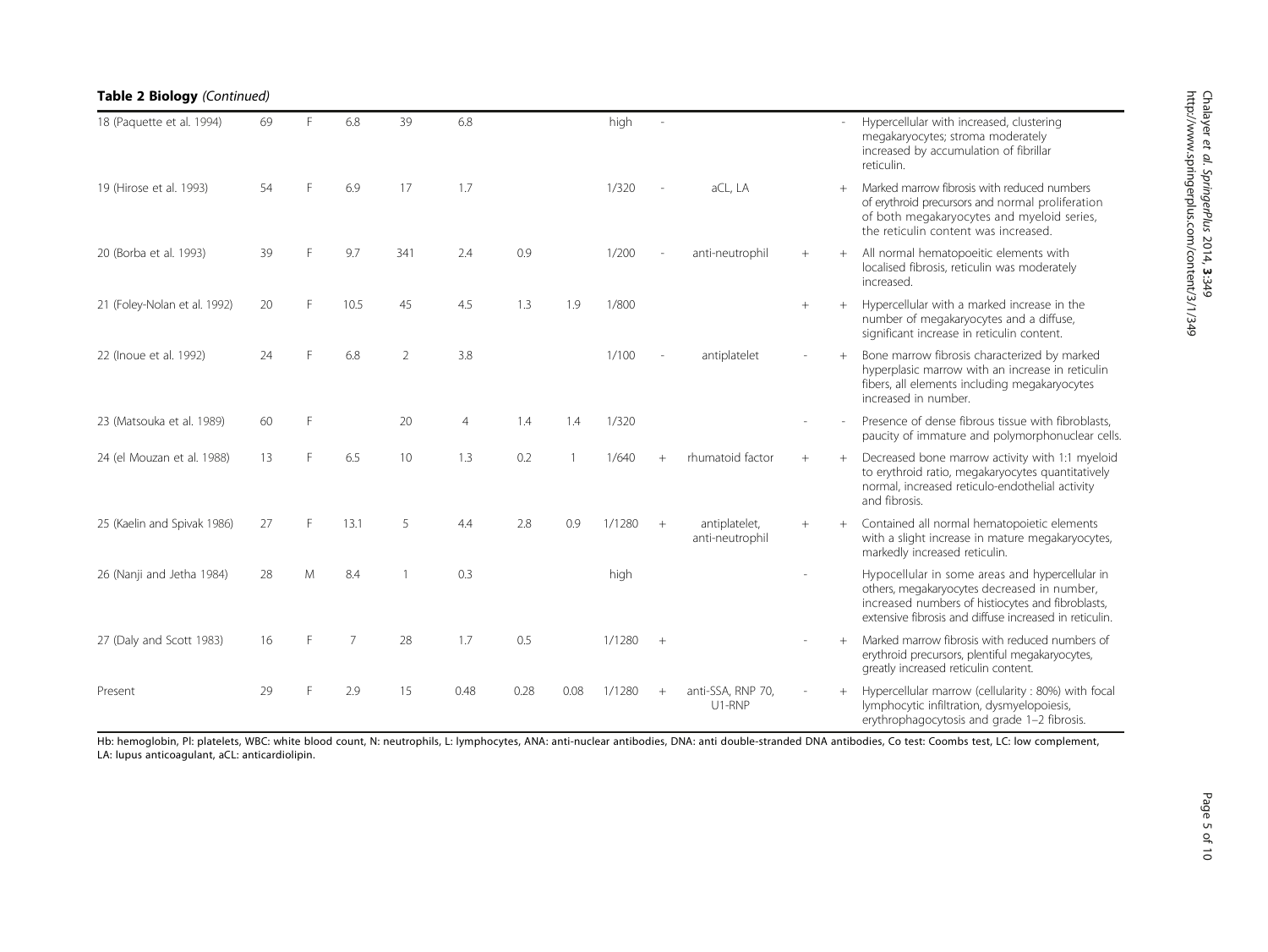and 1/28, only thrombocytopenia. Neutropenia  $\langle$  <1,5  $\times$  $10^9$ /l) was observed in  $10$ /12 (16 missing data) patients, lymphopenia in 4/9 (19 missing data), hemolysis with hyper-reticulocytosis in one case and a positive direct Coombs' test in 10/18 (10 missing data). Hemoglobin levels ranged from 13.1 to 2.7 g/dl (mean 7.3 g/dl), platelets from 341 to  $1 \times 10^9$ /l (mean  $50 \times 10^9$ /l), and leucocytes from 6.8 to  $0.35 \times 10^9$ /l (mean  $3.4 \times 10^9$ /l). Of the 24 patients with thrombocytopenia, 11 had deep  $(<20 \times 10^9/l)$ , 8 severe ( $\langle 50 \times 10^9 \rangle$ ), and 5 moderate thrombocytopenia. Tear drop cells or leukoerythroblastic blood smear, two common finding in primary myelofibrosis, were noted in 14 patients.

#### Bone marrow abnormalities (Table [2\)](#page-3-0)

For 22/28 patients, a "dry tap" occurred during bone marrow aspiration. All bone marrow biopsies showed bone marrow fibrosis with variable increases in the amount of reticulin fibers and fibroblasts. Grades of bone marrow fibrosis were not always specified. Global marrow cellularity was variable, ranging from increased  $(12/28)$  to normal  $(11/28)$  or decreased  $(5/28)$  without any increase in blasts. All elements including megakaryocytes appeared morphologically normal. Megakaryocytes were increased or/and with clustering in 13/28 patients and decreased in 1/28. Focal or massive lymphocytic infiltration was observed in 4/28, plasmocytosis in 1/28 and erythroid hyperplasia in 2/28. Fifteen patients underwent repeated bone marrow examination showing improvement, with reduction in reticulin amounts in 12/15.

#### Immunological abnormalities (Table [2](#page-3-0))

Antinuclear antibodies were found in all patients, antidsDNA in 12/28, anti-Ro/SSA in 2/28, anti-histone in 1/28, and a low complement level in 18/28 patients. Antiphospholipid antibodies were detected in 4/28 patients. Antiplatelet antibodies testing came out positive in 3 patients and negative in 4.

#### Outcome and treatment (Table [3](#page-6-0))

Follow-up time ranged from a few months to years but was often unspecified. The overall mortality was 14% (4/28). Two patients died within few days with no other treatment than blood transfusions and antibiotics. Two other patients who died received only prednisone as a specific treatment. Improvement was noted in 17/ 28 patients, transient response with need for new treatment in 5/28, and no improvement in 2/28. Supportive care with antibiotics and transfusions was explicitly mentioned for 8 patients. Two patients received granulocyte colony stimulating factor (G-CSF).

Immunomodulatory therapies consisted in corticosteroids (26/28) (prednisone, prednisolone or methylprednisolone),

intravenous immune globulins (4/28) (Ramakrishna et al. [1995](#page-8-0); Aharon et al. [1997](#page-8-0); Sacre et al. [2009](#page-8-0)), plasma exchanges (2/28) (Borba et al. [1993](#page-8-0); Vora et al. [1998\)](#page-9-0), azathioprine (2/28) (Foley-Nolan et al. [1992;](#page-8-0) Kiss et al. [2000](#page-8-0)), cyclophosphamide (1/28) (Borba et al. [1993](#page-8-0)), cyclosporine (1/28) (Kiss et al. [2000](#page-8-0)), danazol (1/28) (Ramakrishna et al. [1995](#page-8-0)), colchicine (1/28) (Ramakrishna et al. [1995\)](#page-8-0), vincristine (1/28) (Ramakrishna et al. [1995](#page-8-0)) and splenectomy (1/28) (Ramakrishna et al. [1995](#page-8-0)). Of 20 patients who received only corticosteroids, 16 improved and 4 did not. Four patients who received cortisone concomitantly with azathioprine, intravenous immunoglobulin or cyclosporine improved. One patient received cortisone and showed a transient response but pancytopenia relapsed so she received danazol, vincristine, colchicine, intravenous immunoglobulins, then underwent splenectomy and finally improved (Ramakrishna et al. [1995](#page-8-0)). Another patient was treated with plasma exchanges and cyclophosphamide following a transient response to cortisone and improved (Borba et al. [1993\)](#page-8-0). One patient received intravenous immune globulins after 3 weeks of corticosteroid treatment without response, and a marked improvement occurred within the following week (Aharon et al. [1997](#page-8-0)).

#### Discussion

#### Nosology

Primary myelofibrosis is considered as a clonal myeloproliferative disorder (Tefferi et al. [2012](#page-9-0)). However some diseases such as infections, neoplasms and autoimmune diseases may also induce bone marrow fibrosis. The term "myelofibrosis" is used in some contexts to describe any increase in bone marrow stromal fibres, regardless of the associated disease, and in other contexts to define a specific myeloid disorder (primary myelofibrosis) (Kuter et al. [2007\)](#page-8-0). The word "myelofibrosis" is therefore ambiguous, and in this article we have chosen rather to use the term "bone marrow fibrosis". Some authors suggest the importance of distinguishing between increases in bone marrow reticulin and collagen. Abovenormal reticulin amounts are generally regarded as a nonspecific sign of bone marrow abnormality, but may or may not be a sign of serious neoplastic disease. In contrast, increased collagen is less common and is mainly seen in tumours metastatic to the bone marrow or in the late stages of myeloproliferative diseases. Unlike increased reticulin, it is not always reversible (Kuter et al. [2007](#page-8-0)). In most cases reported here, it was unclear if trichrome collagen stain and/or reticulin stain were performed, and the type and amount of fibrosis were not reported according to established grading scales (Kuter et al. [2007\)](#page-8-0). Another issue is whether finding bone marrow reticulin fibrosis per se should prompt a diagnosis of autoimmune myelofibrosis in a patient with SLE. For example, mild degrees of reticulin fibrosis can be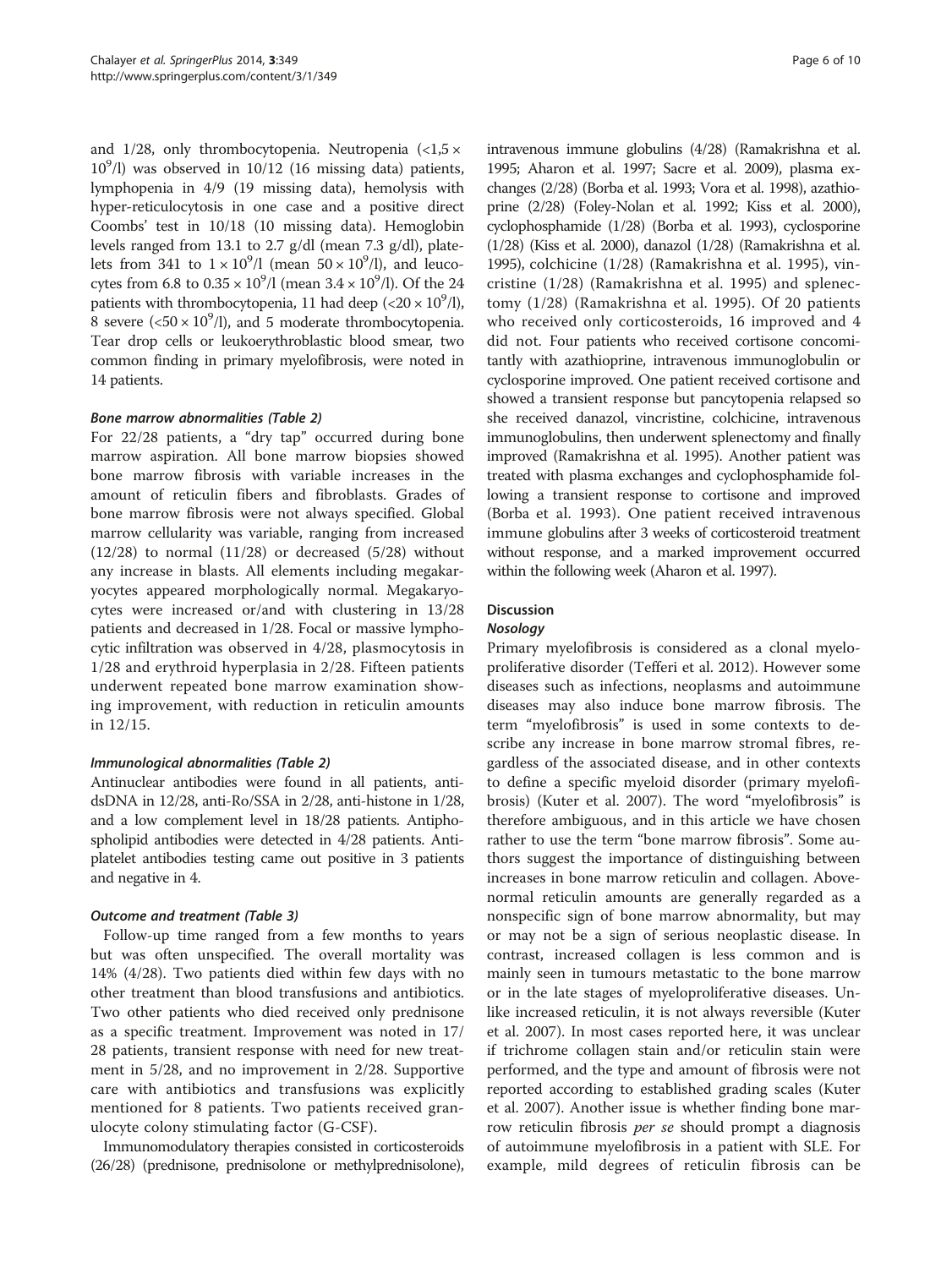#### <span id="page-6-0"></span>Table 3 Treatment

| N <sup>ref</sup>                              | Age (yrs) | Sex (M/F) | <b>Medication received before</b><br>bone marrow fibrosis                                                                                                          | Immunomodulatory therapy<br>for bone marrow fibrosis                                             | Response                           |
|-----------------------------------------------|-----------|-----------|--------------------------------------------------------------------------------------------------------------------------------------------------------------------|--------------------------------------------------------------------------------------------------|------------------------------------|
| 1 (Sarkar et al. 2009)                        | 45        | M         |                                                                                                                                                                    | Prednisolone 60 ma/d                                                                             | Improved                           |
| 2 (Sacre et al. 2009)                         | 44        | F         | Prednisone, hydroxychloroquine                                                                                                                                     | Prednisone 1 mg/kg/d, Mg                                                                         | Improved                           |
| 3 (Pillai et al. 2009)                        | 40        | F         |                                                                                                                                                                    | IV methylprednisolone 500 mg/d,<br>prednisone                                                    | Improved                           |
| 4 (Aziz et al. 2004)                          | 22        | F         |                                                                                                                                                                    | Prednisone 1 mg/kg/d                                                                             | Improved                           |
| 5 (Kiss et al. 2000)                          | 18        | F         | Prednisone, azathioprine<br>IV methylprednisolone 1 $q/d \times 3$ ,<br>discontinued 6 months prior<br>prednisone 2 mg/kg/d, cyclosporine<br>3 mg/kg, azathioprine |                                                                                                  | Relapsed, secondary<br>improvement |
| 6 (Durupt et al. 2000)                        | 29        | F         |                                                                                                                                                                    | Prednisone 2 mg/kg/d                                                                             | Improved                           |
| 7 (Vora et al. 1998)                          | 22        | F         | Prednisone, azathioprine initiated<br>Azathioprine discontinuation, 6 plasma<br>2 weeks prior<br>exchanges, IV methylprednisolone<br>1 g pulses                    |                                                                                                  | Improved                           |
| 8 (Aharon et al. 1997; Amital<br>et al. 2003) | 54        | F         |                                                                                                                                                                    | Prednisone 80 mg/d, Mg<br>400 mg/kg/d ×5                                                         | Improved                           |
| 9 (Agarwal et al. 1995)                       | 12        | F         |                                                                                                                                                                    | Prednisone 2 mg/kg/d                                                                             | Improved                           |
| 10 (Ramakrishna et al. 1995)                  | 18        | F         |                                                                                                                                                                    | Prednisolone 75 mg/d, IVIg, splenectomy,<br>danazol, colchicine, vincristine                     | Relapsed, secondary<br>improvement |
| 11 (Paquette et al. 1994)                     | 68        | M         |                                                                                                                                                                    | Prednisone 20 mg/d                                                                               | Not improved                       |
| 12 (Paquette et al. 1994)                     | 27        | F         |                                                                                                                                                                    | Prednisone 60 mg/d                                                                               | Improved                           |
| 13 (Paquette et al. 1994)                     | 23        | F         |                                                                                                                                                                    | Prednisone 50 mg/d                                                                               | Improved                           |
| 14 (Paquette et al. 1994)                     | 56        | F         | Prednisone                                                                                                                                                         | Prednisone                                                                                       | Not improved                       |
| 15 (Paquette et al. 1994)                     | 18        | F         |                                                                                                                                                                    | Prednisone 80 mg/d                                                                               | Improved                           |
| 16 (Paquette et al. 1994)                     | 70        | F         |                                                                                                                                                                    | Prednisone                                                                                       | Deceased                           |
| 17 (Paquette et al. 1994)                     | 62        | F         |                                                                                                                                                                    |                                                                                                  | Deceased                           |
| 18 (Paquette et al. 1994)                     | 69        | F         |                                                                                                                                                                    | Prednisone, splenectomy                                                                          | Relapsed, secondary<br>improvement |
| 19 (Hirose et al. 1993)                       | 54        | F         |                                                                                                                                                                    | IV methylprednisolone 1 $q/d \times 3$ ,<br>prednisone 60 mg/d                                   | Improved                           |
| 20 (Borba et al. 1993)                        | 39        | F         | Prednisone, hydroxychloroquine                                                                                                                                     | Methylprednisolone, prednisone,<br>plasma exchanges, cyclophosphamide                            | Relapsed, secondary<br>Improvement |
| 21 (Foley-Nolan et al. 1992)                  | 20        | F         |                                                                                                                                                                    | Prednisolone 40 mg/d, azathioprine<br>50 mg/d                                                    | Relapsed, secondary<br>improvement |
| 22 (Inoue et al. 1992)                        | 24        | F         |                                                                                                                                                                    | Prednisolone 1,2 mg/kg/d,<br>IV methylprednisolone 1 g/d x3                                      | Improved                           |
| 23 (Matsouka et al. 1989)                     | 60        | F         |                                                                                                                                                                    | Hydrocortisone 1 g/d                                                                             | Deceased                           |
| 24 (el Mouzan et al. 1988)                    | 13        | F         |                                                                                                                                                                    | Prednisolone 30 mg/d                                                                             | Improved                           |
| 25 (Kaelin and Spivak 1986)                   | 27        | F         | Prednisone, salicyclate                                                                                                                                            | IV methylprednisolone 100 mg/d x6,<br>prednisone 50 mg/d                                         | Improved                           |
| 26 (Nanji and Jetha 1984)                     | 28        | M         | Prednisone                                                                                                                                                         |                                                                                                  | Deceased                           |
| 27 (Daly and Scott 1983)                      | 16        | F         | NSAID including<br>oxyphenbutazone                                                                                                                                 | Prednisolone 30 mg/d                                                                             | Improved                           |
| Present                                       | 29        | F         | Olanzapine                                                                                                                                                         | IV methylprednisolone 500 mg/d ×3,<br>prednisone 1 mg/kg and<br>hydroxychloroquine, Mg 30 g/d x4 | Improved                           |

NSAID: non-steroidal anti-inflammatory drugs. IVIg: intravenous immunoglobulins.

observed in conditions such as immune thrombocytopenia and may be found in many patients with lupus when routine bone marrow biopsies are performed (Pereira et al. [1998\)](#page-8-0). Moreover, some authors have reported cases of bone marrow fibrosis in patients who do not have SLE or other well-defined autoimmune syndromes (Bass et al. [2001;](#page-8-0) Pullarkat et al. [2003\)](#page-8-0). They have defined "primary autoimmune myelofibrosis" as a disorder characterized by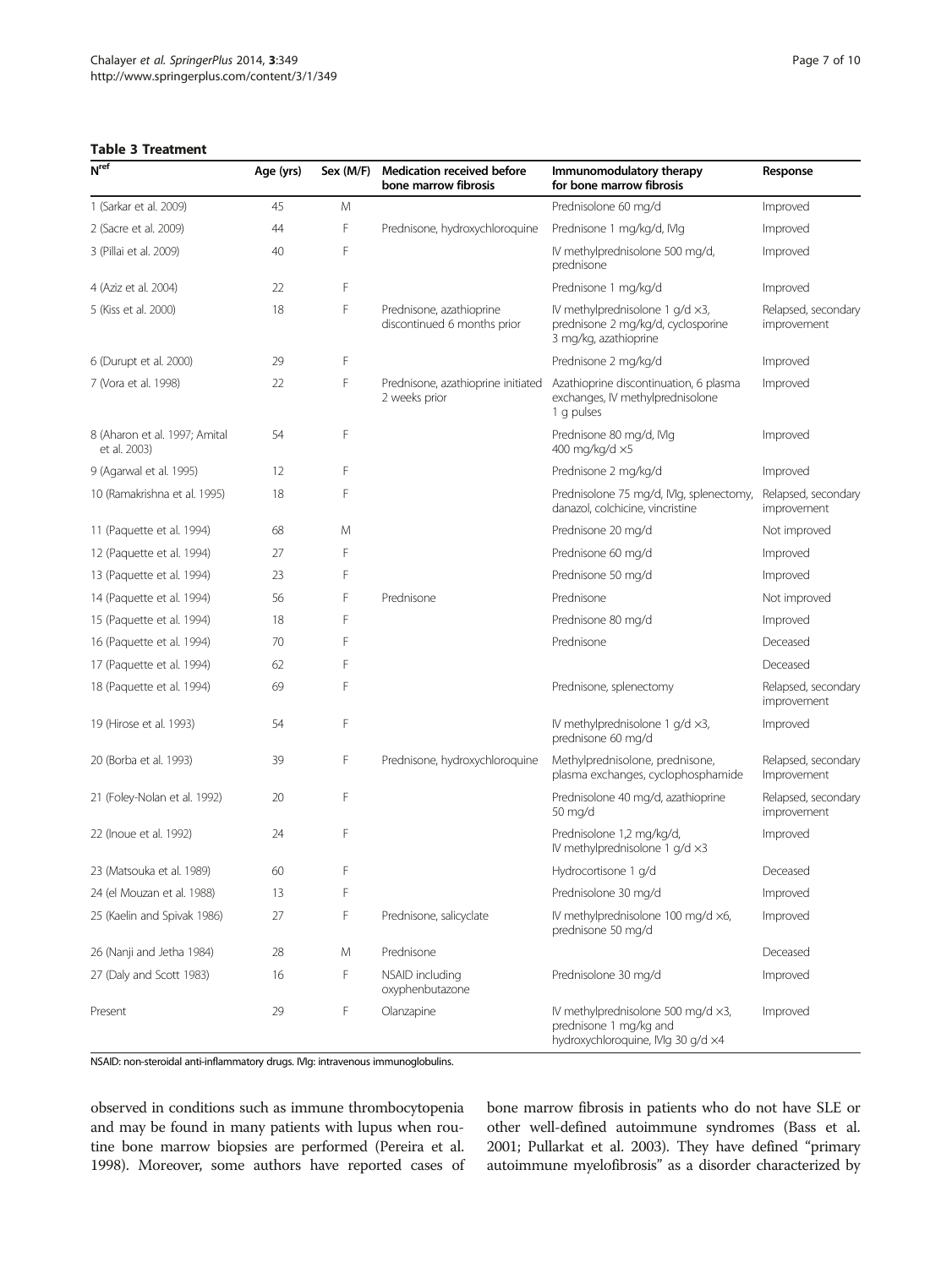cytopenias with bone marrow lymphocyte infiltration and grade 3 - 4 reticulin fibrosis of the bone marrow, lack of atypical bone marrow cells or osteosclerosis, absent or mild splenomegaly, and the presence of auto-antibodies. In our review, the 28 retrieved cases have been considered as fulfilling criteria for SLE, although lupus symptoms and signs leading to the diagnosis of SLE were not always reported in detail by the authors. Their clinico-pathological features were very similar to those of the reported cases of "primary autoimmune myelofibrosis". Thus we tend to believe that "autoimmune myelofibrosis", just like autoimmune cytopenias, may occur as an isolated disorder, or as a feature of other autoimmune diseases including SLE. Finally, cases of aplastic anemia have also been reported in SLE patients. We found 25 published cases in the English language literature (Aplastic anemia as a feature of systemic lupus erythematosus. In preparation). In these cases, the bone marrow biopsy showed marked hypocellularity, but the absence of reticulin fibrosis was often not specified, and thus the differentiation between "lupus bone marrow fibrosis" and "lupus aplastic anemia" is not always clear, raising the question of the borderland between these two rare features of SLE (Cavalcant et al. [1978\)](#page-8-0).

#### Pathophysiology

The pathogenesis of bone marrow fibrosis remains incompletely understood, but appears to be a relatively nonspecific response of fibroblasts to underlying cellular abnormalities. Increased reticulin is the result of fibroblast proliferation, and increased collagen synthesis or altered collagen turnover appear to be due to decreased collagenase release from macrophages and neutrophils (Kuter et al. [2007](#page-8-0)). Several growth factors appear to be implicated. The platelet-derived growth factor (PDGF), found in megakaryocytes and platelets, stimulates fibroblast growth (Kuter et al. [2007](#page-8-0)). The transforming growth factor β (TGFβ) and epidermal growth factor (EGF) are known to promote collagen synthesis (Le Bousse-Kerdilès et al. [2008\)](#page-8-0). Immunological abnormalities may be involved in the pathogenesis. The increased circulating immune complexes and auto-antibodies that are present in SLE may act on megakaryocyte Fc receptors and release growth factors to promote marrow fibrosis. Some authors have suggested that both auto-antibodies against CD34+ stem cells and cytotoxic T cells may initiate and perpetuate damage to the bone marrow (Kiss et al. [2000](#page-8-0)). An increase in leucocyte apoptosis and impaired clearance of apoptotic cells has also been observed in patients with SLE. These apoptotic bodies were observed in the bone marrow of patients with SLE, while they are not typically seen in normal bone marrow. Delayed apoptotic cell clearance leads to prolonged exposure of auto-antigens and predisposes to antibody production (Hepburn et al. [2007](#page-8-0)). Furthermore, in the bone marrow of patients with bone

marrow fibrosis and SLE, megakaryocyte counts are often above normal or normal. Therefore thrombocytopenia may result at least partly from an increased destruction of the platelets rather than a decreased production caused by bone marrow fibrosis. An association between immune thrombocytopenia (to which bone marrow dysfunction is increasingly believed to contribute (Gernsheimer [2009](#page-8-0))) and bone marrow fibrosis has been observed in 3 of the 28 reported cases.

The JAK2 V617F mutation, associated with primary myeloproliferative disorders, is present in up to one half of the patients with primary myelofibrosis (Tefferi et al. [2012](#page-9-0)). Some authors suggest a thorough search for auto-immunity in the absence of the mutation (Sacre et al. [2009\)](#page-8-0).

#### Clinical and biological presentation

Primary myelofibrosis is diagnosed relatively late in life (median age is 66 years) and is more common in males (ratio 3:2) (Tefferi et al. [2012](#page-9-0)). Bone marrow fibrosis occurring with SLE is diagnosed earlier (median age is 29 years) and is very uncommon in males (ratio 1:9). In 15/28 cases, the diagnosis of SLE and bone marrow fibrosis were made simultaneously. However, in 5 of these cases a number of symptoms and signs (such as arthralgias, alopecia, proteinuria) were suggestive of undiagnosed yet pre-existing SLE (Daly and Scott [1983](#page-8-0); Matsouka et al. [1989](#page-8-0); Inoue et al. [1992](#page-8-0); Paquette et al. [1994;](#page-8-0) Pillai et al. [2009](#page-8-0)). Some authors suggest that autoimmune disorders, including SLE, may be considered in cases of bone marrow fibrosis in patients whose spleen is not enlarged (Pullarkat et al. [2003](#page-8-0); Sacre et al. [2009\)](#page-8-0), but 10/26 patients in our review had splenomegaly. Moreover, in primary myelofibrosis, the clinical finding of splenomegaly is associated with collagen, but not reticulin fibrosis (Thiele and Kvasnicka [2006](#page-9-0)). Fifteen patients underwent repeated bone marrow examinations showing improvement, with a reduction in reticulin in 12/15. This suggests that reticulin fibrosis (and maybe even collagen fibrosis) can be reversed if the underlying disease is treated (Pereira et al. [1998](#page-8-0)).

#### Outcome and treatment

Although it is likely that negative outcomes are less frequently reported in case reports, for which follow up data may be lacking, and that consequently the overall mortality may be higher than the 14% documented from this review, this mortality rate suggests a more favourable course for SLE-associated bone marrow fibrosis than for primary myelofibrosis (Tefferi et al. [2012](#page-9-0)). Interestingly, bone marrow fibrosis occurring with SLE appears to often respond to corticosteroids, unlike primary myelofibrosis. Plasma exchanges seem to have no efficacy. Intravenous immune globulins were used for 4 patients only (Ramakrishna et al. [1995](#page-8-0); Aharon et al. [1997](#page-8-0);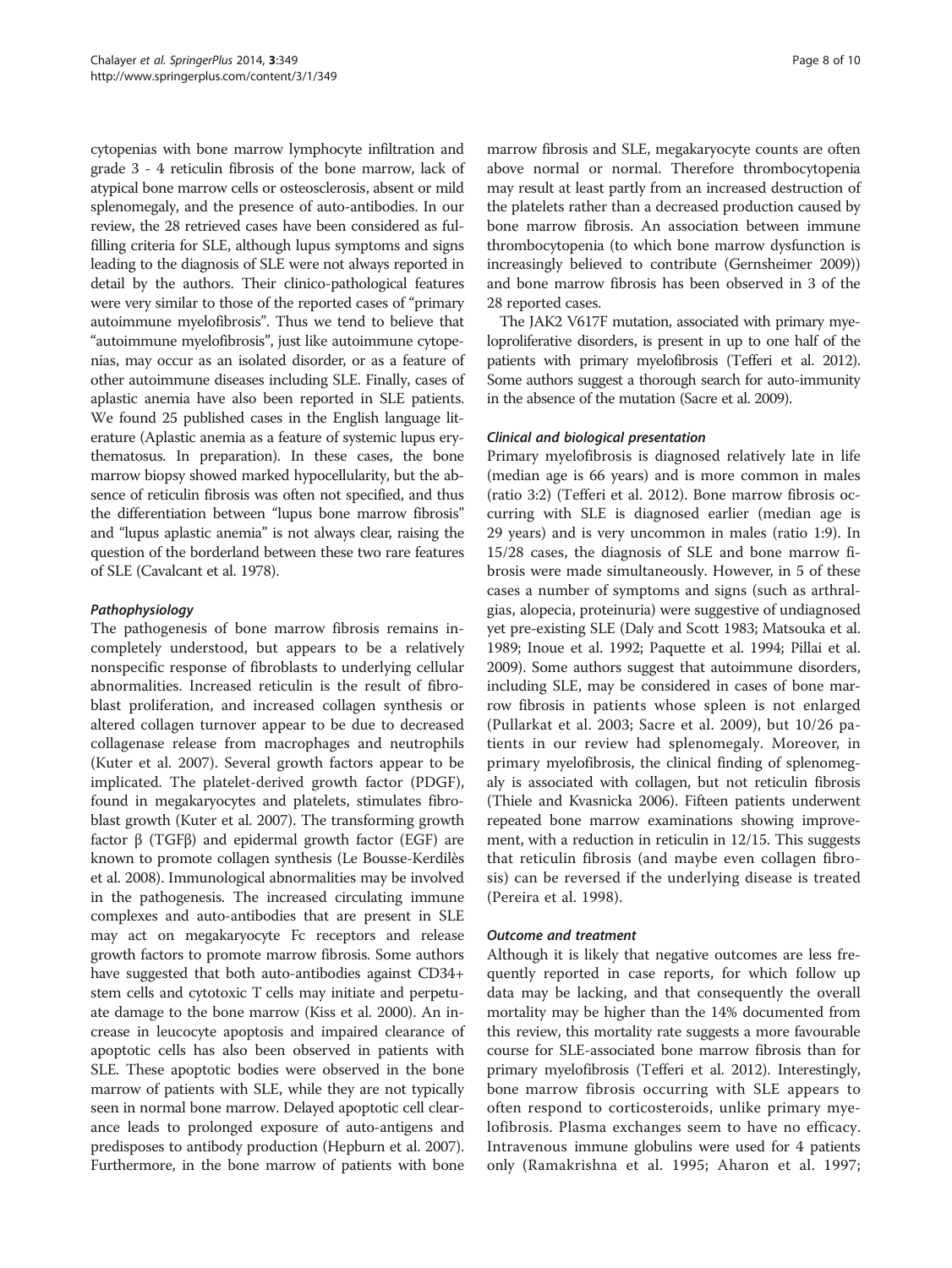<span id="page-8-0"></span>Sacre et al. 2009), and proved to be efficient in at least one patient (Aharon et al. 1997), as it was the case for the patient we managed. None of the 28 patients received rituximab. None received an allogeneic hematopoietic stem cell transplant.

#### Conclusion

SLE may be complicated by bone marrow fibrosis, which is likely to be of autoimmune origin. This feature may be more common than previously thought, with cases being incorrectly characterized as blood peripheral cytopenias in patients previously diagnosed with SLE, and cases being misdiagnosed with primary myelofibrosis in patients not previously diagnosed with SLE. We think that in patients with SLE, cytopenias should be confirmed by bone marrow aspiration, and by bone marrow biopsy in atypical or refractory cases. Moreover, autoimmune myelofibrosis or SLE-associated bone marrow fibrosis should be considered in cases of primary myelofibrosis with atypical features such as young age and female sex, absence of spleen enlargement, or absence of JAK2 V617F mutation, because this condition seems amenable to efficient treatment. High-dose corticosteroid therapy with or without intravenous immune globulins should be the first-line therapy.

In order to improve knowledge of bone marrow involvement in SLE, we have established a French registry, with centralized proofreading of bone marrow aspirations and biopsies. We hope to achieve a sufficient sample size for epidemiological and clinical research on this unusual feature of lupus.

#### Consent

Written informed consent was obtained from the patient for the publication of this report.

#### Competing interests

The authors declare no conflict of interests.

#### Authors' contributions

All authors participated and drafted the manuscript. All authors read and approved the final manuscript.

#### Author details

<sup>1</sup>Service de médecine interne, Hôpital Nord, CHU de Saint-Étienne, 42055 Saint-Étienne, Cedex 2, France. <sup>2</sup>Laboratoire d'hématologie, Centre Hospitalier Lyon Sud, 165 Chemin du Grand Revoyet, 69495 Pierre Bénite, France.

#### Received: 20 June 2014 Accepted: 26 June 2014 Published: 9 July 2014

#### References

- Agarwal BR, Bhalla K, Dalvi R, Currimbhoy ZE, Mehta KP (1995) Myelofibrosis secondary to SLE and its reversal on steroid therapy. Indian Pediatr 32:1207–1210
- Aharon A, Levy Y, Bar-Dayan Y, Afek A, Zandman-Goddard G, Skurnik Y, Fabrrizzi F, Shoenfeld Y (1997) Successful treatment of early secondary myelofibrosis in SLE with IVIG. Lupus 6:408–411, doi:10.1177/096120339700600412
- Amital H, Rewald E, Levy Y, Bar-Dayan Y, Manthorpe R, Engervall P, Sherer Y, Langevitz P, Shoenfeld Y (2003) Fibrosis regression induced by intravenous gammaglobulin treatment. Ann Rheum Dis 62:175–177. doi:10.1136/ard.62.2.175
- Aziz AR, Ashraf R, Mohammadian Y, Ruby C, Momin Z, Kumar A, Griciene P, Gintautas J (2004) Systemic lupus erythematosus presenting with pancytopenia due to bone marrow myelofibrosis in a 22-year-old male. Clin Adv Hematol Oncol 2:467–469, discussion 469–470
- Bass RD, Randall D, Pullarkat V, Feinstein DI, Kaul A, Winberg CD, Brynes RK (2001) Pathology of autoimmune myelofibrosis a report of three cases and a review of the literature. Am J Clin Pathol 116:211–216
- Beyan E, Beyan C, Turan M (2007) Hematological presentation in systemic lupus erythematosus and its relationship with disease activity. Hematology 12:257–261, doi:10.1080/10245330701214145
- Borba EF, Pereira RM, Velloso ED, Pereira IA, Goncalves CR, Yoshinari NH (1993) Neutropenia associated with myelofibrosis in systemic lupus erythematosus. Acta Haematol 89:82–85

Cavalcant J, Shadduck RK, Winkeistein A, Zeigler Z, Mendelow H (1978) Red-cell hypoplasia and increased bone marrow reticulin in systemic lupus erythematosis: Reversal with corticosteroid therapy. Am J Hematol 5:253–263

- Daly HM, Scott GL (1983) Myelofibrosis as a cause of pancytopenia in systemic lupus erythematosus. J Clin Pathol 36:1219–1222, doi:10.1136/jcp.36.11.1219
- Durupt S, David G, Durieu I, Nove-Josserand R, Vital DD (2000) Myelofibrosis in systemic lupus erythematosus: a new case. Eur J Intern Med 11:98–100
- El Mouzan MI, Ahmad MA, al Fadel Saleh M, al Sohaibani MO, al Gindan YM (1988) Myelofibrosis and pancytopenia in systemic lupus erythematosus. Acta Haematol 80:219–221
- Foley-Nolan D, Martin MF, Rowbotham D, McVerry A, Gooi HC (1992) Systemic lupus erythematosus presenting with myelofibrosis. J Rheumatol 19:1303–1304
- Gernsheimer T (2009) Chronic idiopathic thrombocytopenic purpura: mechanisms of pathogenesis. Oncologist 14:12–21, doi:10.1634/theoncologist.2008-0132
- Hepburn AL, Lampert IA, Boyle JJ, Horncastle D, Fai Ng W, Layton M, Vyse TJ, Botto M, Mason JC (2007) In vivo evidence for apoptosis in the bone marrow in systemic lupus erythematosus. Ann Rheum Dis 66:1106–1109, doi:10.1136/ard.2006.065003

Hirose W, Fukuya H, Anzai T, Kawagoe M, Kawai T, Watanabe K (1993) Myelofibrosis and systemic lupus erythematosus. J Rheumatol 20:2164–2166

- Hochberg MC (1997) Updating the American College of Rheumatology revised criteria for the classification of systemic lupus erythematosus. Arthritis Rheum 40:1725–1734, doi:10.1002/1529-0131(199709)40:9<1725::AID-ART29>3.0.CO;2-Y
- Inoue Y, Matsubara A, Okuya S, Okafuji K, Kaku K, Kaneko T (1992) Myelofibrosis and systemic lupus erythematosus: reversal of fibrosis with high-dose corticosteroid therapy. Acta Haematol 88:32–36
- Kaelin WG, Spivak JL (1986) Systemic lupus erythematosus and myelofibrosis. Am J Med 81:935–938
- Kiss E, Gaal IA, Simkovics EO, Kiss A (2000) Myelofibrosis in systemic lupus erythematosus. Leuk Lymphoma 39:661–665
- Kuter DJ, Bain B, Mufti G, Bagg A, Hasserjian RP (2007) Bone marrow fibrosis: pathophysiology and clinical significance of increased bone marrow stromal fibres. Br J Haematol 139:351–362
- Le Bousse-Kerdilès M-C, Martyré M-C, Samson M (2008) Cellular and molecular mechanisms underlying bone marrow and liver fibrosis: a review. Eur Cytokine Netw 19:69–80
- Matsouka C, Liouris J, Andrianakos A, Papademetriou C, Karvountzis G (1989) Systemic lupus erythematosus and myelofibrosis. Clin Rheumatol 8:402–407
- Nanji AA, Jetha N (1984) Myelofibrosis as a cause of pancytopenia in systemic lupus erythematosus. J Clin Pathol 37:714. doi:10.1136/jcp.37.6.714-a
- Paquette RL, Meshkinpour A, Rosen PJ (1994) Autoimmune myelofibrosis. A steroid-responsive cause of bone marrow fibrosis associated with systemic lupus erythematosus. Medicine (Baltimore) 73:145–152
- Pereira RMR, Velloso ERP, Menezes Y, Gualandro S, Vassalo J, Yoshinari NH (1998) Bone marrow findings in systemic lupus erythematosus patients with peripheral cytopenias. Clin Rheumatol 17:219–222
- Pillai A, Gautam M, Williamson H, Martlew V, Nash J, Thachil J (2009) Multisystem failure due to three coexisting autoimmune diseases. Intern Med 48:837–842
- Pullarkat V, Bass RD, Gong JZ, Feinstein DI, Brynes RK (2003) Primary autoimmune myelofibrosis: Definition of a distinct clinicopathologic syndrome. Am J Hematol 72:8–12, doi:10.1002/ajh.10258
- Ramakrishna R, Kyle PW, Day PJ, Manoharan A (1995) Evans' syndrome, myelofibrosis and systemic lupus erythematosus: role of procollagens in myelofibrosis. Pathology 27:255–259
- Sacre K, Aguilar C, Deligny C, Choudat L, Koch P, Arfi S, Papo T (2009) Lytic bone lesions in lupus-associated myelofibrosis. Lupus 19:313–316, doi:10.1177/ 0961203309349118